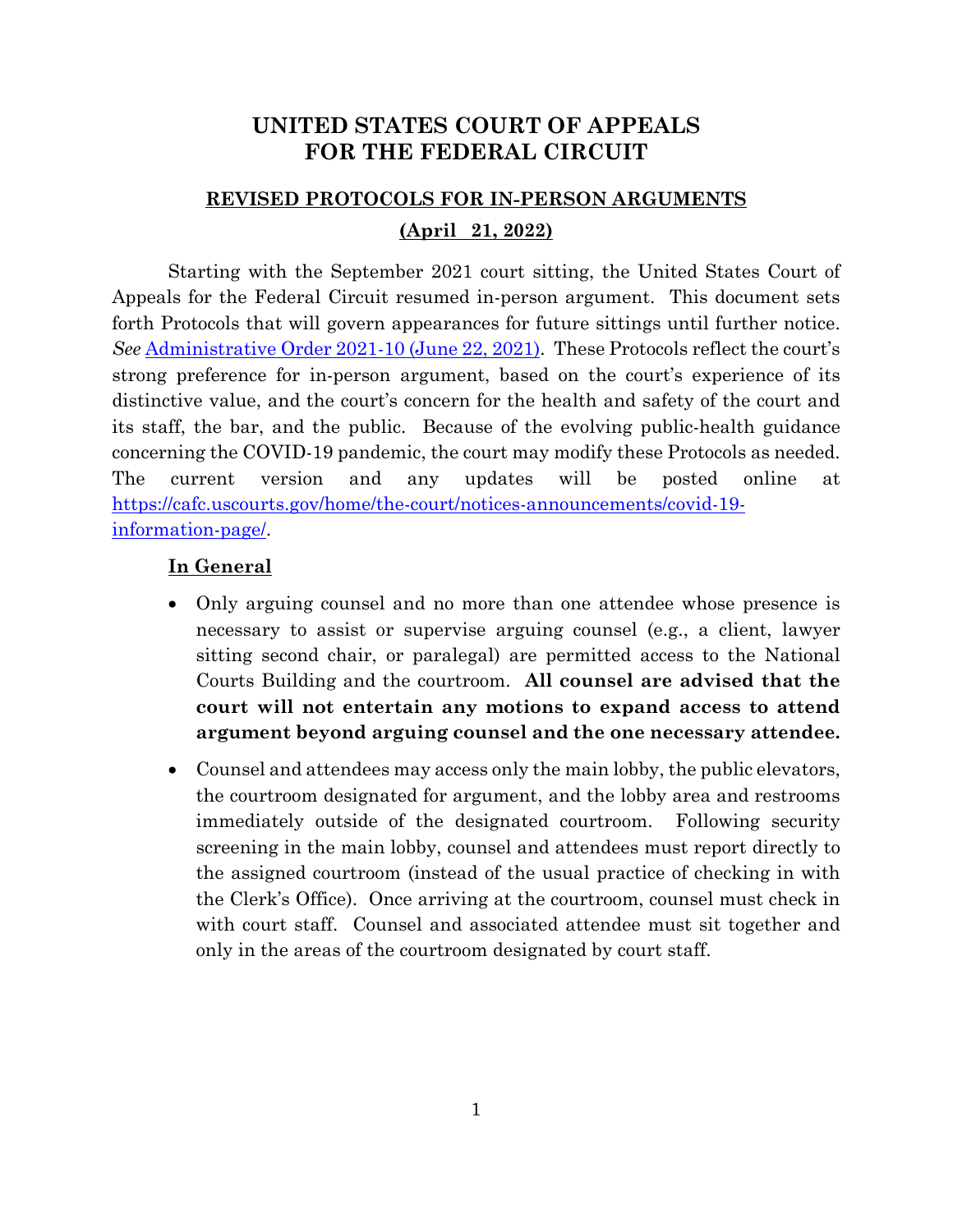- Regardless of vaccination status, all counsel and attendees must wear masks and observe physical distancing while on the premises. **Counsel and attendees must use only N-95, KN-95, or KF-94 masks within the National Courts Building.**
- Regardless of vaccination status, no counsel or attendee may enter the National Courts Building if they:
	- o Tested positive for COVID-19 within the previous 14 days,
	- o Are currently awaiting the results of a COVID-19 test,
	- o Have been directed to either isolate or self-quarantine by any physician, hospital, or health agency,
	- o Have had symptoms consistent with COVID-19 within the previous 14 days, such as a temperature in excess of 100.4 degrees Fahrenheit, chills, cough, shortness of breath or difficulty breathing, unusual fatigue, muscle or body aches, headache, new loss of taste or smell, sore throat, congestion, nausea or vomiting, or diarrhea,
	- o Have traveled internationally within the previous 7 days, or
	- o Within the previous 14 days, have had known close contact (as defined by guidance provided by the CDC) with a person who has been diagnosed with COVID-19.
- **To enter the National Courts Building and the courtrooms, counsel and attendees will be required to show proof of having received a negative polymerase chain reaction [PCR] COVID-19 test administered within the prior 72 hours of oral argument. Counsel and attendees must have those PCR tests administered after completion of any commercial travel to the Washington, D.C area for argument.**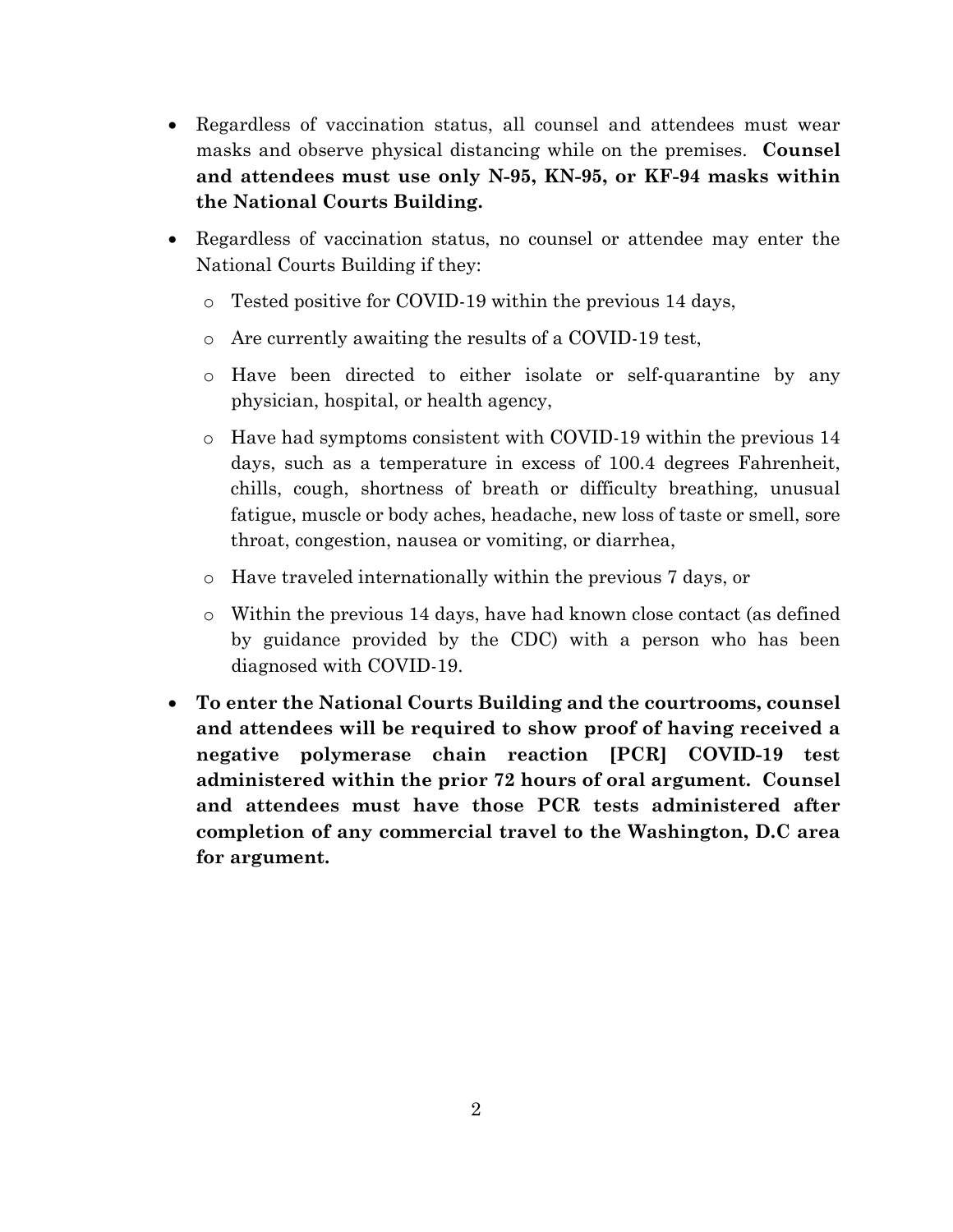• Arguing counsel must certify in advance of the sitting that they have read, understand, and will comply with these Protocols and that they are responsible for ensuring that an attendee has read and will comply with the Protocols while in the National Courts Building. Counsel's certification must be made on the form prescribed by the court (Form 33A Certification [of Compliance with Revised Protocols for In-Person Argument\)](http://www.cafc.uscourts.gov/sites/default/files/rules-of-practice/forms/form33a.pdf) and filed electronically along with the [Response to Notice of Argument](https://cafc.uscourts.gov/wp-content/uploads/form33.pdf) or as otherwise directed by the Clerk's Office.

## **Motions for Leave to Appear Remotely**

- All oral arguments will be scheduled by the court to be in person. However, the court recognizes that some remote appearances may be warranted because of COVID-19-related medical risk to certain arguing counsel or members of arguing counsel's household.
- Within 14 days of the notice of calendaring, arguing counsel may file a motion for leave to present oral argument remotely. Arguing counsel must show good cause related to a COVID-19 associated medical risk to arguing counsel or a member of arguing counsel's household to appear remotely. The motion shall include a declaration under penalty of perjury addressing the two issues central to a good cause showing. Specifically, the declaration must (1) identify with specificity the medical risks underlying the request and (2) state the precautionary steps that arguing counsel has been taking to avoid potential exposure to COVID-19 because of the identified medical risk, such as generally avoiding personal and business travel.
- If counsel's motion requires the disclosure of personal medical information, counsel is authorized, without the need for additional leave of court, to file under seal a separate confidential and nonconfidential version of the motion and accompanying declaration pursuant to Federal Circuit Rule 25.1.
- The permitting of one arguing counsel in a case to appear remotely because of COVID-19-related medical reasons does not excuse other arguing counsel in the case from having to appear in person.